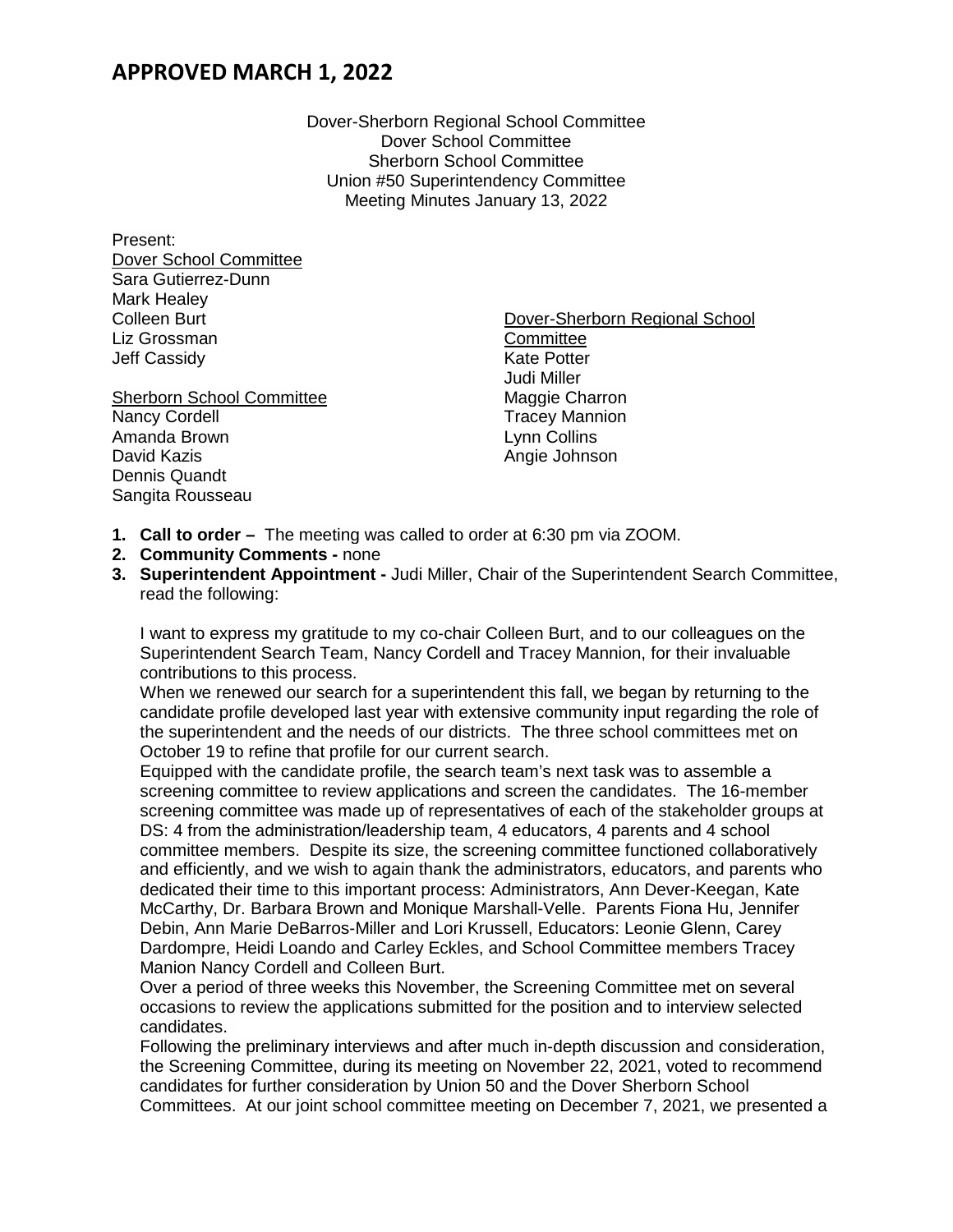## **APPROVED MARCH 1, 2022**

slate of three individuals, Gerardo Martinez, Dr. Joseph Maruszczak, and Elizabeth McCoy, for further consideration. Union 50 and our three committees voted to accept this slate of candidates.

Last week, we were fortunate to have each of these candidates spend a day visiting the district and meeting with our building leaders and our leadership team. In addition, each candidate attended three forums, one for students, one for educators and one for parents, during which our students, educators and parents were able to ask the candidates their questions and then provide feedback to our committees. We wish to thank the many members of our community who took the time to participate in these forums and offer their views regarding the candidates. Your feedback was compiled and provided to the members of the school committees for their review. In addition, school committee members have conducted reference checks regarding each candidate and we wish to thank those members who contributed to that important process.

Before we begin our deliberations, I would like to review the structure of our committees vis a vis hiring a superintendent, both for the members of our committees who are new to this process, and for the members of the public who may be joining us tonight.

When our districts regionalized, we created a body called the Union 50 Superintendency Committee for the purpose of allowing the two local elementary school districts to hire a shared superintendent. Union 50 is made up of three members each from the Dover School Committee and the Sherborn School Committee: Colleen Burt, Sara Gutierrez Dunn, and Mark Healey from Dover, and Amanda Brown, Nancy Cordell, and Dennis Quandt from Sherborn.

Both Union 50 and the Region have the authority to appoint a superintendent independently, and each will conduct a vote tonight. Our past practice has been for Union 50, i.e., the Dover and Sherborn Districts, and the Region, to share a superintendent. In order for a motion to begin contract negotiations with a new superintendent to pass, it must receive a majority of votes in Union 50 and a majority of votes in the Region, respectively. Following the votes by Union 50 and the Region, we will also take a symbolic vote from the remaining members of the Dover and Sherborn School Committees so that all voices can be heard.

Several committee members expressed their support for Beth McCoy.

There were motions to offer the position of Superintendent of Dover Sherborn Public Schools to Beth McCoy and authorize entering into contract negotiations regarding the same.

Union #50: motion by Amanda Brown, second by Sara Gutierrez-Dunn

Vote in favor: Sara Guitierrez-Dunn, Amanda Brown, Dennis Quandt, Colleen Burt, Mark Healey, and Nancy Cordell

DSRSC: motion by Maggie Charron, second by Lynn Collins

Vote in favor: Kate Potter, Judi Miller, Maggie Charron, Lynn Collins, Tracey Mannion, and Angie Johnson.

DSC: Vote in favor: Jeff Cassidy, and Liz Grossman

SSC: Vote in favor: David Kazis, and Sangita Rousseau

There were motions to appoint two Union #50 and two Regional school committee members to negotiate a contract with Beth McCoy on behalf of the School Committees based on terms determined during the strategy session.

Union #50: motion by Sara Gutierrez-Dunn, second by Colleen Burt

Vote in favor: Sara Guitierrez-Dunn, Amanda Brown, Dennis Quandt, Colleen Burt, Mark Healey, and Nancy Cordell

DSRSC: motion by Judi Miller, second by Lynn Collins